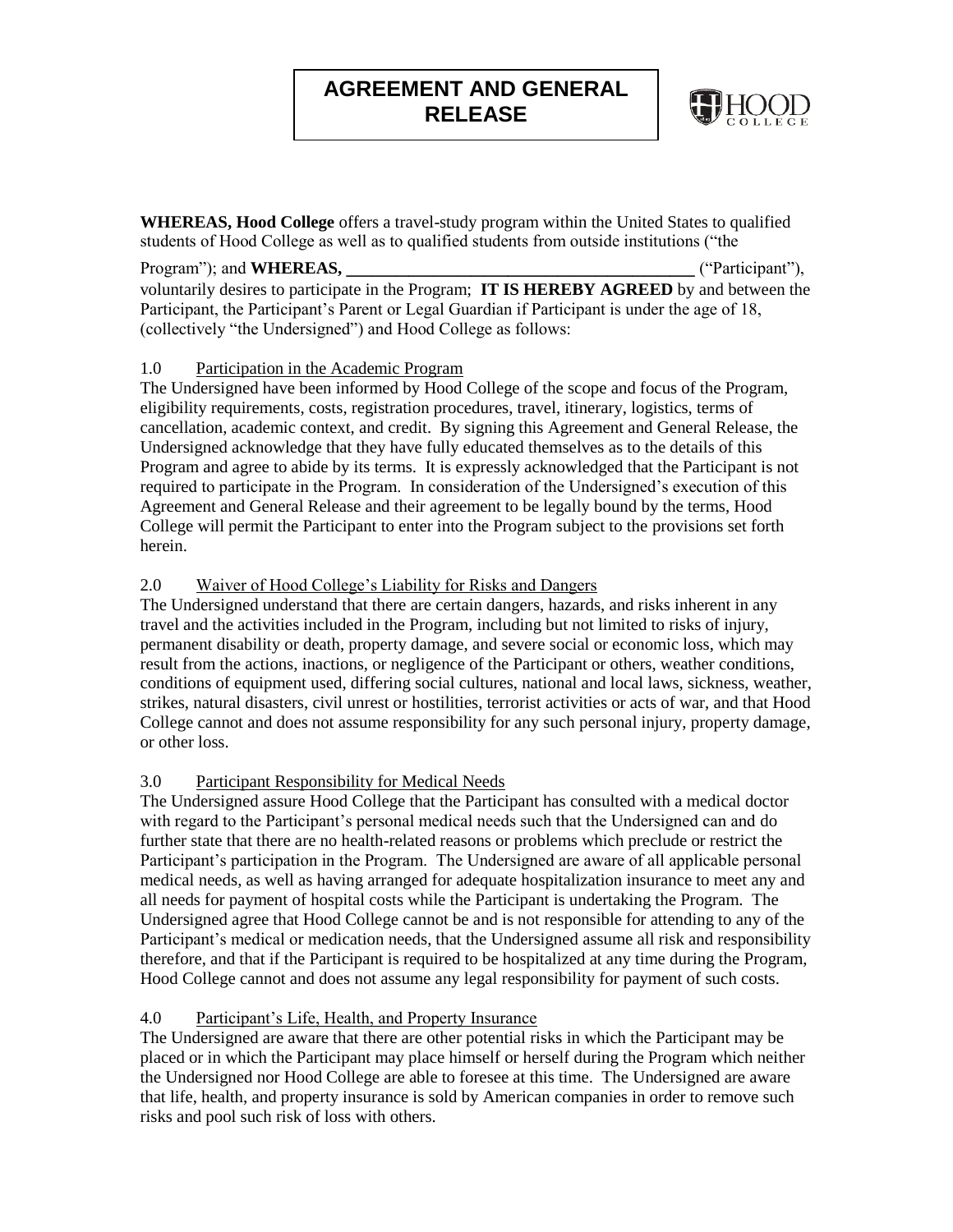#### 5.0 Hood College's Rights and Powers

- 5.1 Hood College reserves the following rights and powers:
	- 5.1.1 The right to cancel the program without penalty;
	- 5.1.2 The right to alter or withdraw any part of the Program and to make any alterations, deletions, or modifications in the itinerary and/or academic program as deemed necessary by Hood College or by the course instructors as agents of Hood College.
- 5.2 The Undersigned have made themselves aware of the rules and regulations as contained in the Hood College Student Handbook and all relevant Hood College travel study documents. The Participant agrees to uphold individual and group standards appropriate to the cultural setting of the Program. If the Participant's actions violate local or national laws and/or Hood College or host institution regulations, or are judged to be injurious to the Program and/or seriously offensive to the host institution, and/or damaging to the reputation of Hood College, the Participant acknowledges that the faculty director(s) has the right, after consultation with the Provost and the Dean of the College to terminate the Participant's enrollment in the Program without refund of tuition nor fees and to return the participant to his/her home state at his/her own expense. The Undersigned understand that military actions, terrorist threats, labor strikes, civil unrest, and natural disasters as well as other situations which are disruptive to the learning environment and/or the life of and safety of the program group may result in an alteration in the Program itinerary. The Undersigned agree to accept financial responsibility for the Participant that may result from such a change in the Program itinerary and agree to follow the leadership and direction of Hood College in the decision to change travel plans.

#### 6.0 Potential Travel and Accommodation Problems

- 6.1 The Undersigned acknowledge and agree to accept all responsibility for loss or additional expenses due to delays or other changes in transportation due to sickness, weather, strikes, or other unforeseen causes. The Undersigned acknowledge and understand that Hood College assumes no liability whatsoever for any loss, damage, destruction, theft, or the like to the Participant's luggage or personal belongings, and that the Participant has retained adequate insurance or has sufficient funds to replace such belongings and will hold Hood College harmless therefrom. The Undersigned acknowledge and understand that in the event the Participant becomes detached from the program group, fails to meet a departure van or becomes sick or injured, the participant will bear all responsibility to seek out, contact, and reach the program group at its next available destination; and that the participant shall bear all costs attendant to contacting and reaching the field trip group at its next available destination. The Undersigned acknowledge and understand that there are risks associated with operating a motor vehicle while participating in the Program and that Hood College assumes no liability whatsoever for any death, injury, damage, loss, accident, or delay resulting from the Participant's operating a motor vehicle while participating in the Program. All services and accommodations are subject to the local laws of the area in which they are provided.
- 6.2 The Undersigned understand that Hood College in no way represents or acts as agent for the transportation carriers, hotels, and other suppliers of services connected with the program. The undersigned further understand and agree that Hood College, its governing board, employees, and agents are:
	- 6.2.1 Not responsible or liable for any injury, damage, loss, accident, delay, or other irregularity which may be caused by the defect of any vehicle or the negligence or default by any company or person engaged in providing or performing any of the services involved in the Program;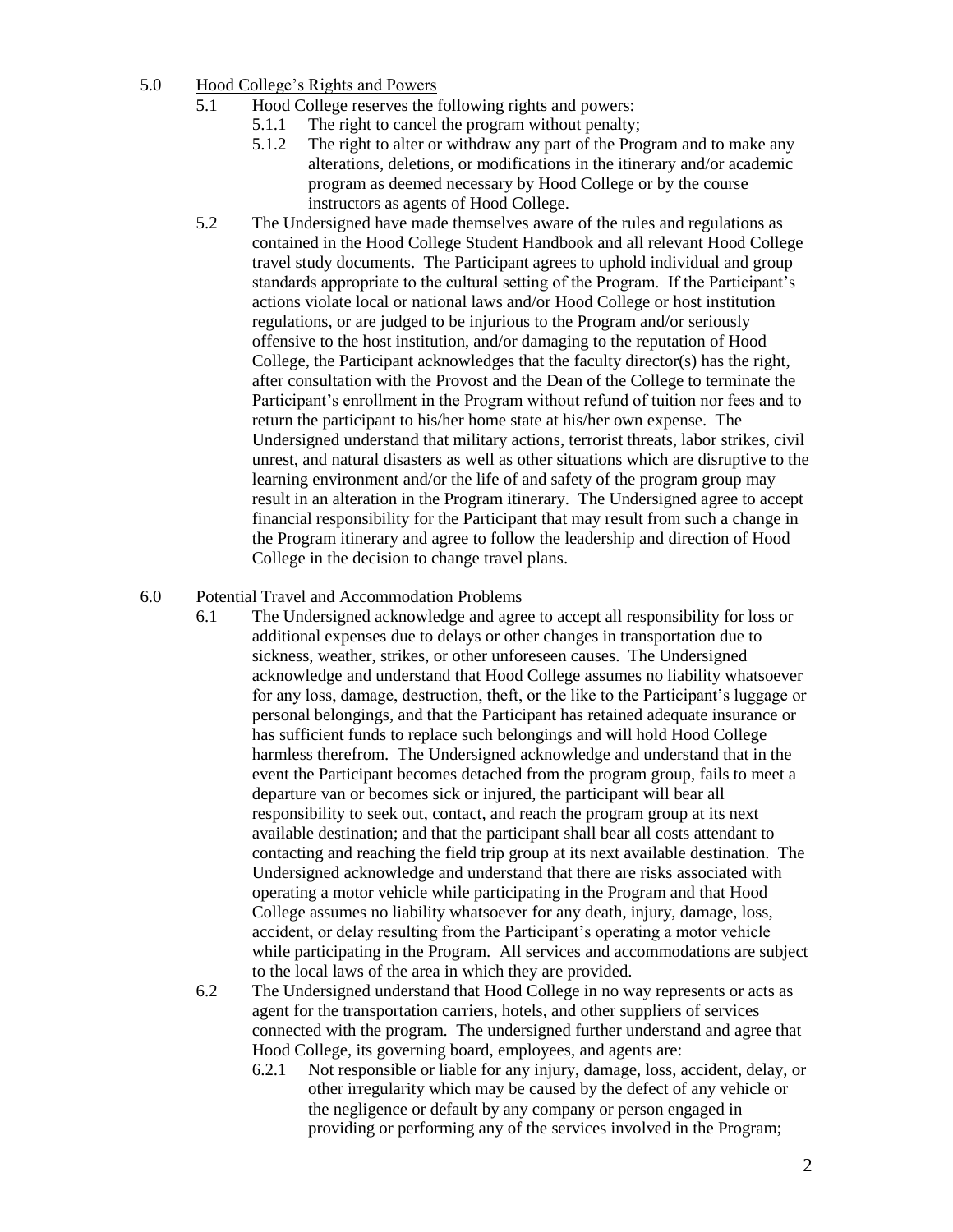#### 6.2.2 Not responsible for any disruption of travel arrangements, or any consequent additional expenses that may be incurred therefrom.

## 7.0 Legal Problems

The Undersigned acknowledge and understand that should the Participant have or develop legal problems while participating in the Program, the Participant will attend the matter personally with the Participant's own personal funds. Hood College is not responsible for providing any assistance under such circumstances.

#### 8.0 Conduct of the Participant

The Undersigned are aware of the means by which sexually transmitted diseases are contracted and recognize the inherent risks of unprotected sexual activity and intravenous drug use. The Undersigned are aware of the health, safety, and legal implications associated with the use of alcohol and drugs and will educate themselves, prior to departure, as to the local laws of each area visited. The Undersigned acknowledge and understand that Hood College assumes no liability whatsoever for any death, injury, loss, damage, harm, accident, or delay resulting from the Participant's conduct as described in the subparagraph 8.0.

## 9.0 Governing law

The Undersigned agree that this Agreement and general Release shall be construed in accordance with the laws of the State of Maryland, which shall be the forum for any lawsuits filed under incident to the Agreement and General Release or the Program. The terms and provisions of this Agreement and General Release shall be severable, such that if a court of competent jurisdiction holds any term to be illegal, unenforceable, or in conflict with any law governing this Agreement and General Release, the validity of the remaining portions shall not be affected thereby.

## 10.0 Assumption of the Risks Involved

- 10.1 Knowing the dangers, hazards, and risks described herein, or otherwise associated with participation in the Program, whether foreseen or unforeseen, and in consideration of being permitted to participate in the Program, the undersigned, on behalf of the Participant's family, heirs, and personal representative(s), agree to assume all risks and responsibilities surrounding Participant's participation in the Program, including transit to, during, and from the Program, and to forever discharge, release, and waive any claims against Hood College, its governing board, employees, and agents for any and all liability related to any harm, injury, damage, claims, demands, actions, causes of action, costs, and expenses of any nature whatsoever which the Participant may have or which may hereafter accrue to the Undersigned, arising out of or related to any loss, damage, or injury, including but not limited to, suffering and death, that may be sustained by the participant or by any property belonging to the Participant, except for loss or injury arising out of the sole negligence or willful misconduct of Hood College, its governing board, employees, and agents.
- 10.2 The Undersigned understand and agree that Hood College, its governing board, employees, and agents do not have medical personnel available at the location of the Program, during transportation, or anywhere in the host institutions. The Undersigned understand and agree that Hood College, its governing board, employees, and agents are granted permission to authorize emergency medical treatment, if necessary, and that such action by Hood College, its governing board, employees, and agents shall be subject to the terms of this Agreement and general Release. The undersigned understand that Hood College, its governing board, employees, and agents assume no responsibility for any injury or damage which might arise out of or in connection with such authorized emergency medical treatment.